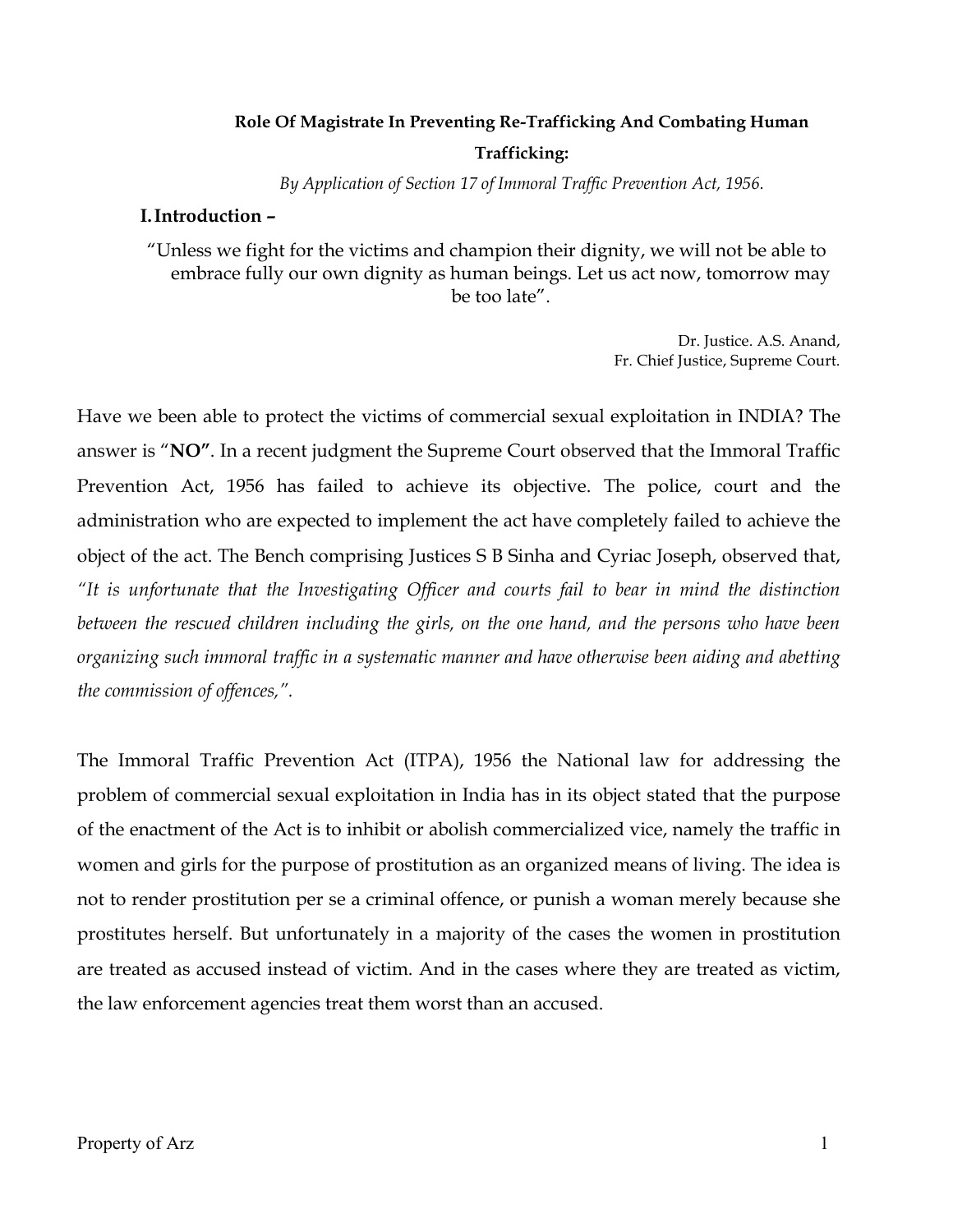# **II. How the victim of commercial sexual exploitation are treated by the Criminal Justice System (CJS) after the rescue:**

Section 17 of ITPA deals with the victims rescued from CSE. It provides for the protection and rehabilitation of the rescued victims of CSE. But the implementation of this is not very common and where ever it is used, leaving few exceptions, it is not done in the true spirit of the section 17 of ITPA.

## 1. **Scenario**:-

- The women in prostitution are treated as accused and sent to the judicial custody. The perpetrator arranges for her bail and releases her from the custody.
- After her release she gets re-trafficked as she is expected to prostitute and return the money spent by the perpetrator for her release.
- The trial usually results in acquittal as there is no victim. The woman in prostitution usually turns hostile during the trial.

## 2**. Scenario**:-

- The woman in prostitution is treated as victim.
- The victim is released from the police station in the custody of the person who produces the document proving her relationship.
- No inquiry is conducted by the magistrate to check why and who trafficked her for commercial sexual exploitation, the capacity of the person requesting for the custody to protect her from re-trafficking and the views of the victim regarding her future.
- No service mobilization for her rehabilitation or protection before the victim is released.
- Most of such cases results in re-trafficking.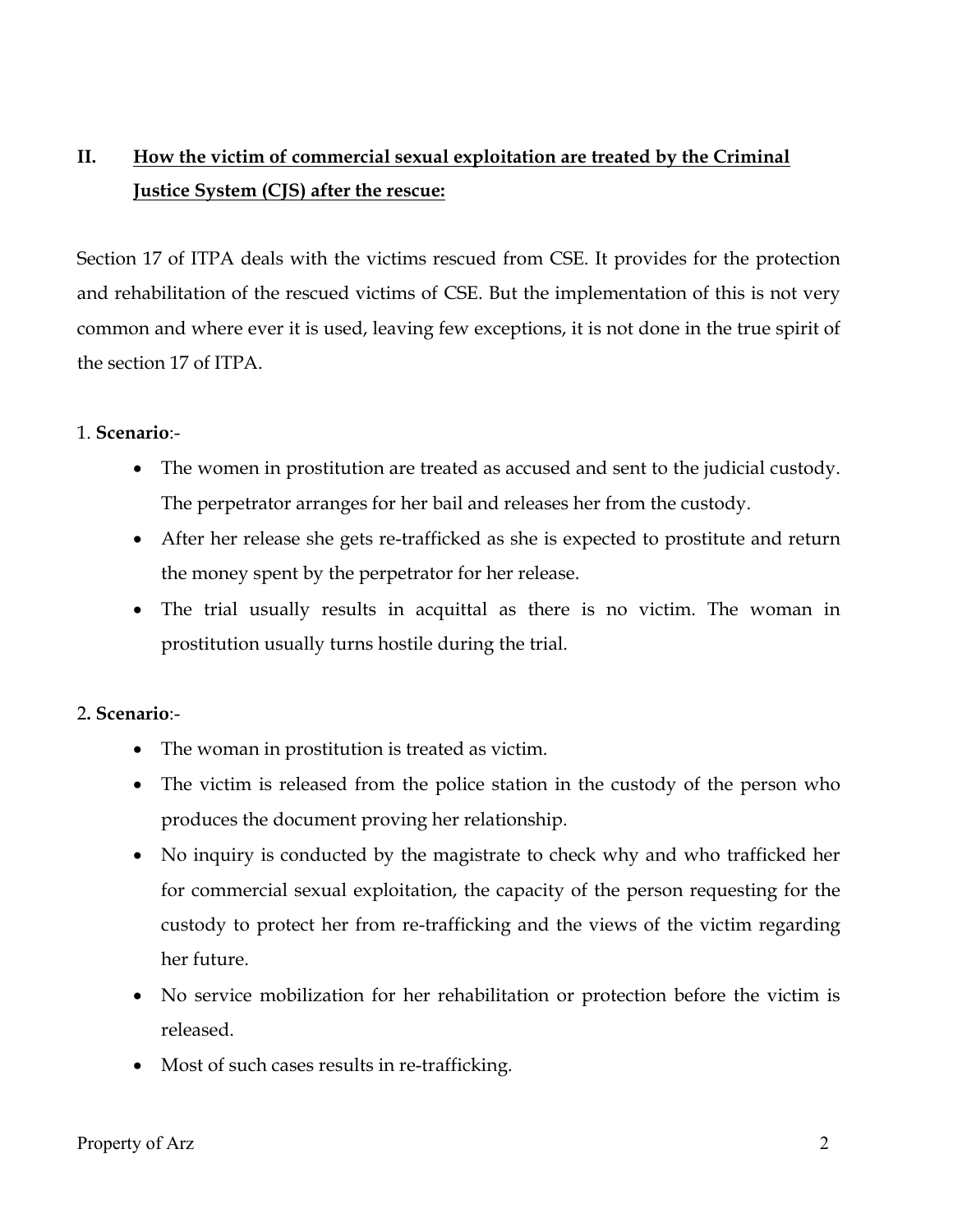#### 3. **Scenario:-**

- The woman in prostitution is treated as victim.
- The victim is produced before the magistrate under sec 17 and referred to the State Protective Home for shelter & Care.
- The magistrate instead of conducting an inquiry asks the police or the superintendent of the protective home or the probation officer to inform the relatives to come and take the custody.
- Once the relative comes and produces the documents the victim is released in the custody of the person *(In a lot of cases the documents are found to be fabricated).*
- Magistrate does not meet the victim, no inquiry is conducted regarding how she was trafficked, capacity of the person who has requested for the custody, services mobilization, etc.
- Most of such cases results in re-trafficking for commercial sexual exploitation.

## **4. Scenario**:-

- The woman in prostitution is treated as victim.
- The victim is produced before the magistrate under sec 17 and referred to the State Protective Home for shelter & Care.
- The magistrate instead of conducting an inquiry asks the Superintendent/or Probation officer to submit a report *(The reports are many a time found to be biased. The staff usually has a conflict of interest. In most of the cases they do not want the girl to stay at the home, as it ads to their work load, and/or in case of victim who are problem creator it is difficult for the staff to be objective and give priority to the interest/welfare of the victim).*
- Based on the report (*usually the recommendation is for the release*) the victim is released.
- Magistrate does not meet the victim. The magistrate relies on the report prepared by the staff of the home or probation officer which is usually based on the interview with the victim.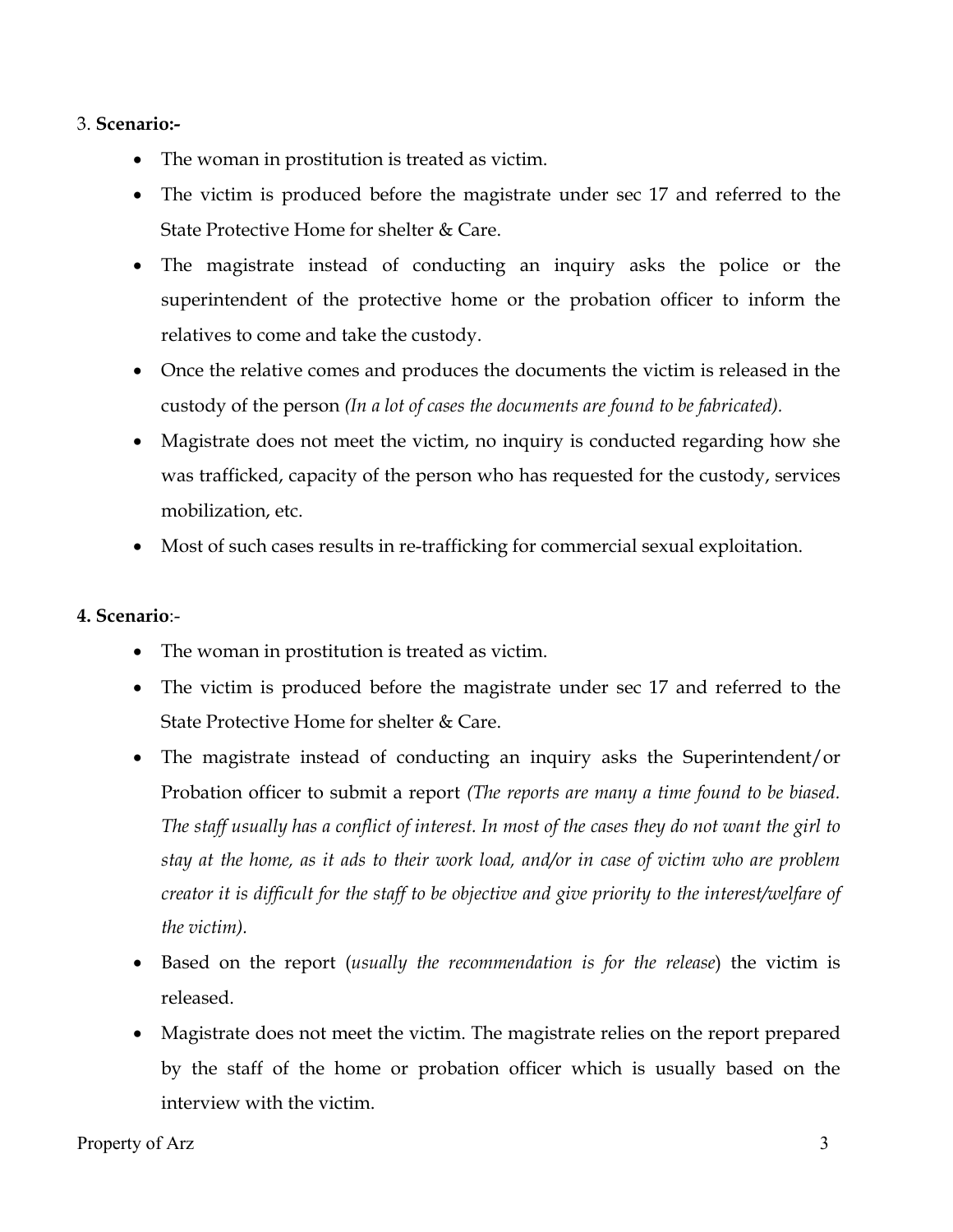- No rehabilitation services, job, protection, etc is arranged.
- Most of such cases results in re-trafficking for commercial sexual exploitation.

#### **5. Scenario:-**

• Processing the victim in the right spirit and provisions of Sec 17.

## **III. What does the sec 17 state?**

The persons removed under section 15 or rescued under section 16 of ITPA shall be produced before the appropriate magistrate *(Metropolitan Magistrate, Judicial magistrate of the First Class, District Magistrate or the Sub-Divisional Magistrate).* When the special police officer for any reason is unable to produce the rescued victim before the appropriate magistrate, he shall forthwith produce the victim before the nearest magistrate of any class, who shall pass such orders as he deems proper for the safe custody until the victim is produced before the appropriate magistrate, or, as the case may be, the magistrate issuing the order:

Provided that no [person] shall be -

- i. detained in custody under this sub-section for a period exceeding ten days from the date of the order under sub-section; or
- ii. restored to or placed in the custody of a person who may exercise a harmful influence over him.

(2) When the [person] is produced before the appropriate magistrate under sub-section (5) of section 15 or the magistrate under sub-section (2) of section 16, he shall, after giving the victim an opportunity of being heard, cause an inquiry to be made as to the correctness of the information received under sub-section (1) of Section 16, the age, character and antecedents of the [person] and the suitability of the victims parents, guardian or husband for taking charge of him and the nature of the influence which the conditions in his home are likely to have on the victim if she is sent home, and, for this purpose, he may direct a probation officer appointed under the Probation of Offenders

## Property of Arz 4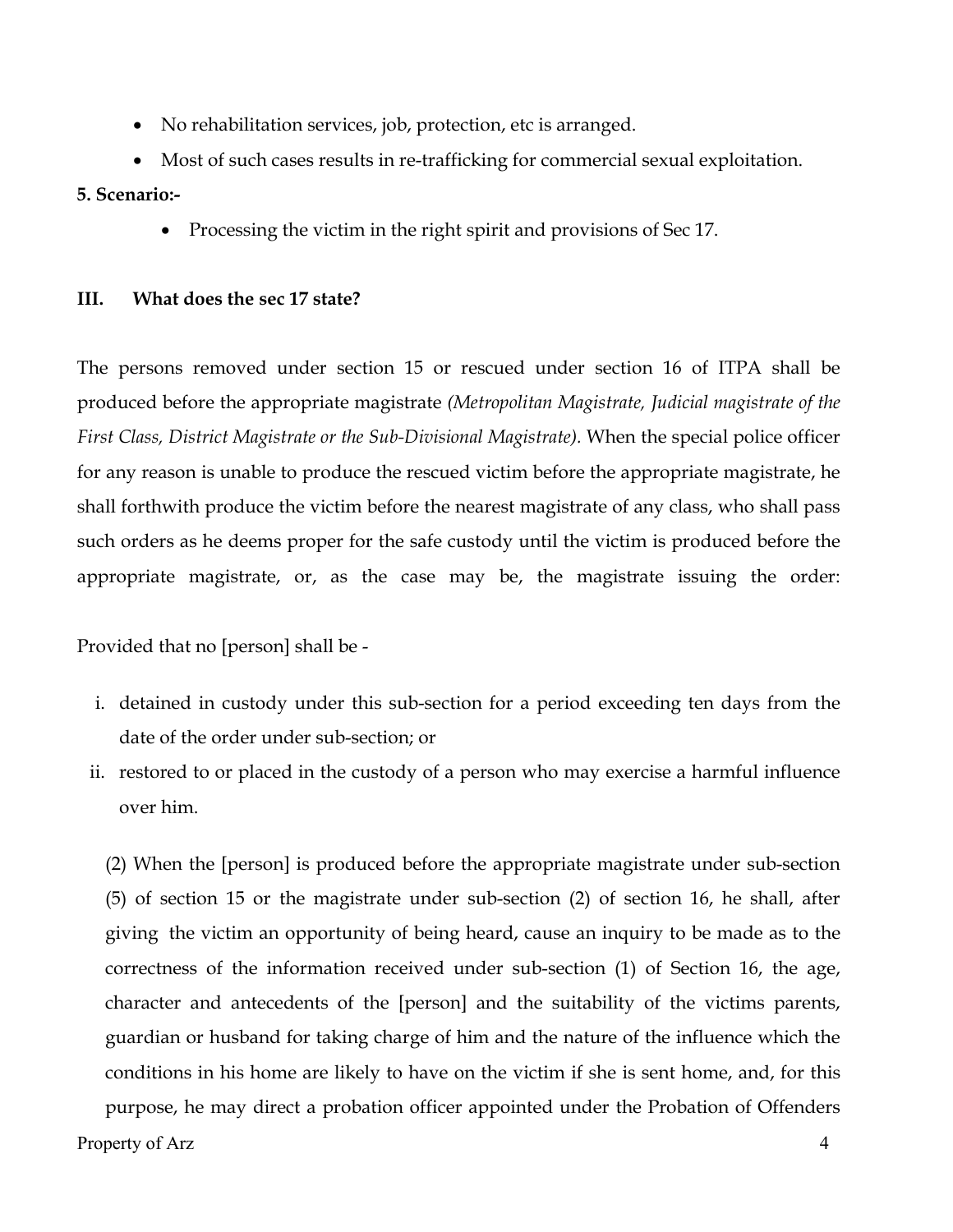Act, 1958, (20 of 1958), to inquire into the above circumstances and into the personality of the [ person] and the prospects of his rehabilitation.

(3) The magistrate may, while an inquiry is made into a case under sub-section (2), pass such orders as he deems proper for the safe custody of the [person]: [Provided that where a person rescued under section 16 is a child or minor, it shall be open to the magistrate to place such child or minor in any institution established or recognized under any Children Act for the time being in force in any State for the safe custody of children.

Provided further that, ] no [person] shall be kept in custody for this purpose for a period exceeding three weeks from the date of such an order, and no [person] shall be kept in the custody of a person likely to have a harmful influence over him. (4) Where the magistrate is satisfied, after making an inquiry as required under subsection (2), -

- c. that the information received is correct; and
- d. that he is in need of care and protection, he may, subject to the provisions of sub section (5), make an order that such [person] be detained for such period, being not less than one year and not more than three years, as may be specified in the order, in a protective home, or in such other custody as he shall, for reasons to be recorded in writing, consider suitable.

Provided that such custody shall not be that of the person or body of persons of a religious persuasion different from that of the [person] and that those entrusted with the custody of the [person] including the persons in charge of a protective home, may be required to enter into a bond which may, where necessary and feasible, contain undertakings based on directions relating to the proper care, guardianship, education, training and medical and psychiatric treatment of the [person] as well as supervision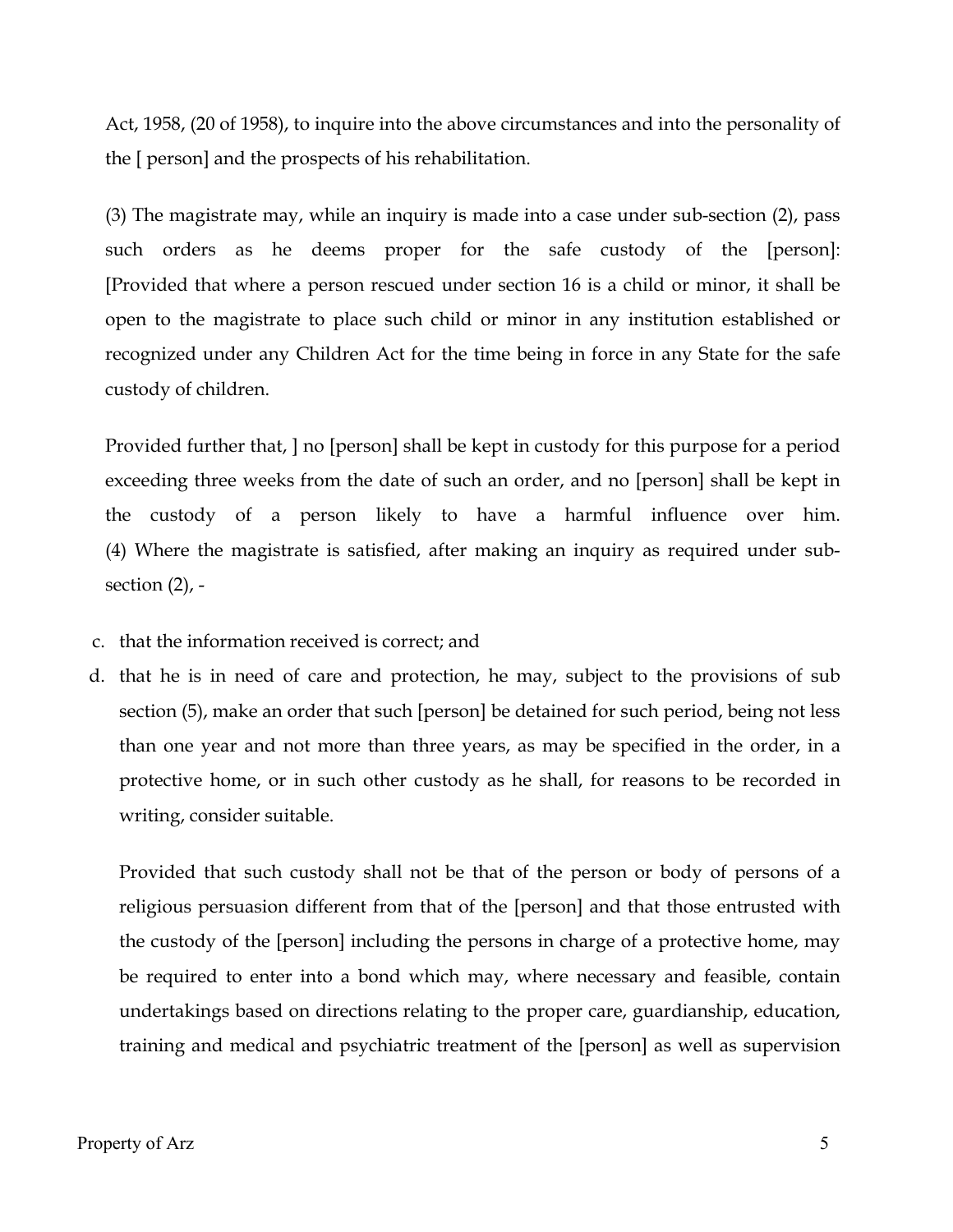by a person appointed by the court, which will be in force for a period not exceeding three years.

- (5) In discharging his functions under sub-section (2), a magistrate may summon a panel of five respectable persons, three of whom shall, wherever practicable, be women to assist him; and may, for this purpose, keep a list of experienced social welfare workers, particularly women social welfare workers, in the field of suppression of immoral traffic in [persons].
- (6) An appeal against an order made under sub-section (4) shall lie to the Court of

Session whose decision on such appeal shall be final.]

## **IV. Why Sec 17 should be applied:-**

It is usually experienced that a person gets trafficked for commercial sexual exploitation due to his/her being in a vulnerable situation and the lack of capacity of the parents/guardians to protect him/her.

Once a victim, she is made to believe by the exploiters that her life is now to continue in the CSE. The experiences in the process of commercial sexual exploitation are usually negative. The victim's starts believing that now no body will accept her, fear of lack of option and retribution from the society, lack of proper understanding of the law, etc.

In this situation it becomes utmost important that to prevent re-trafficking of the victim after the rescue, the victim be kept at a place where the perpetrators do not have access, she receives counseling to handle her issues, an inquiry is conducted to understand as to what caused her trafficking, role of parents and close relatives is studied and the views of the victim is taken regarding her future and the services and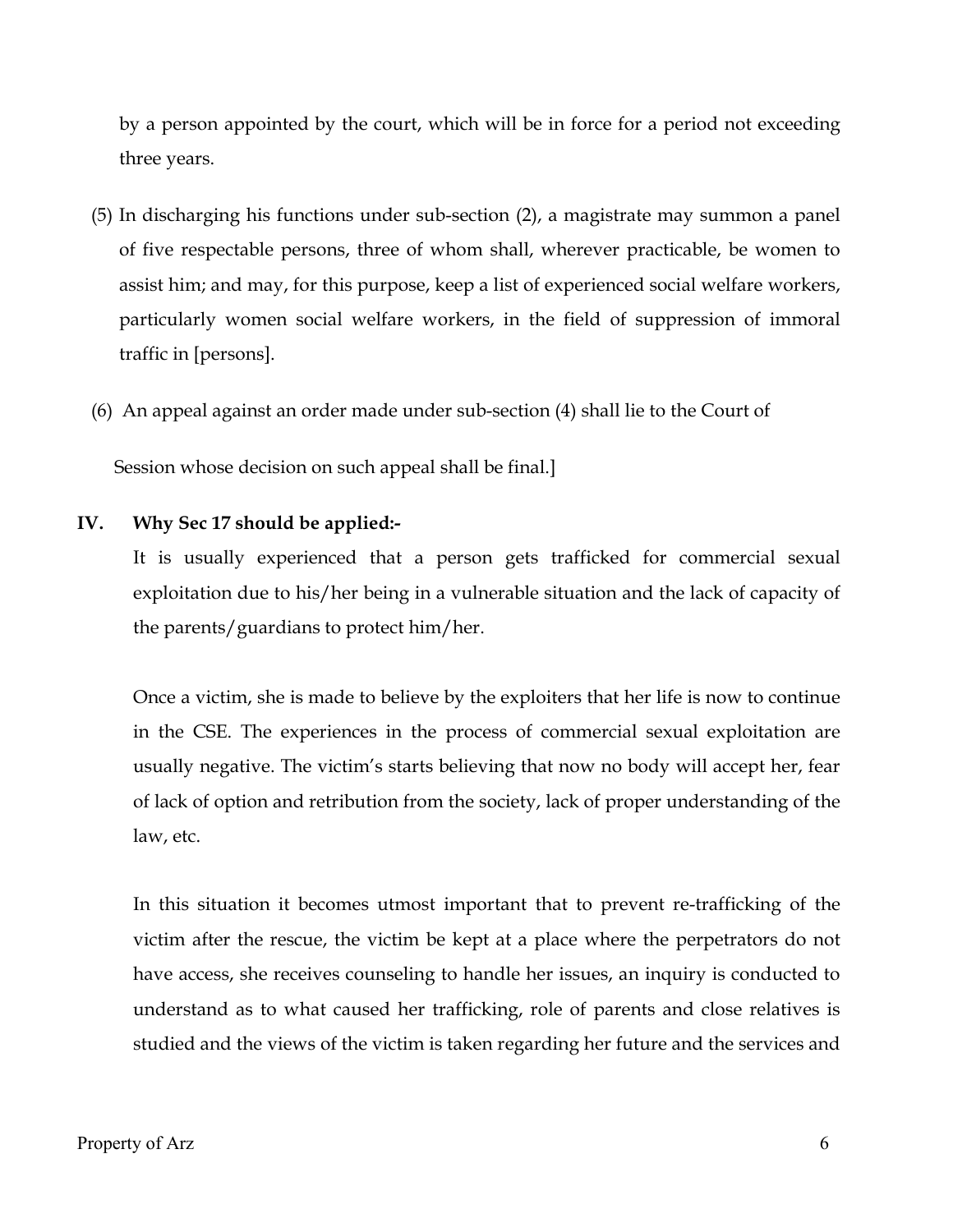to prevent her re-trafficking after her release from the shelter home necessary services are mobilized/ provided.

#### **V. How Section 17 is being implemented in Goa.**

In Goa the victims rescued from commercial sexual exploitation are routed through section 17 of ITPA since 2001.

- Step1:- After the rescue the police produces the victim before the sub-divisional magistrate.
- Step 2:- The magistrate verifies with the victims that is she a victim of CSE.
- Step 3:- The magistrate remands the victim (minor or major) to the Government state protective home.
- Step 4:- The magistrate asks the probation officer to submit a report.
- Step 5:- The magistrate asks Arz (*social work organization, providing social work services at the government protective home*) to submit a home study report (HSR) if the victim is from Goa and if from outside the state asks to arrange for a HSR with the assistance of government or non-government agencies in the source states.
- Step 6:- Arz provides counseling to the victim at the protective home.
- Step7:- Arz submits a report based on the interaction with the victim to the magistrate.
- Step 8:- The magistrates summons for a panel meeting.
- Step 9:- The magistrate and the panel members visit the state protective home to meet the victim (victim is not summoned to the court) and to conduct an inquiry under sec 17….
- Step 10:- During the panel meeting the statement of the victim and the person who has made an application to take the custody their statement is recorded.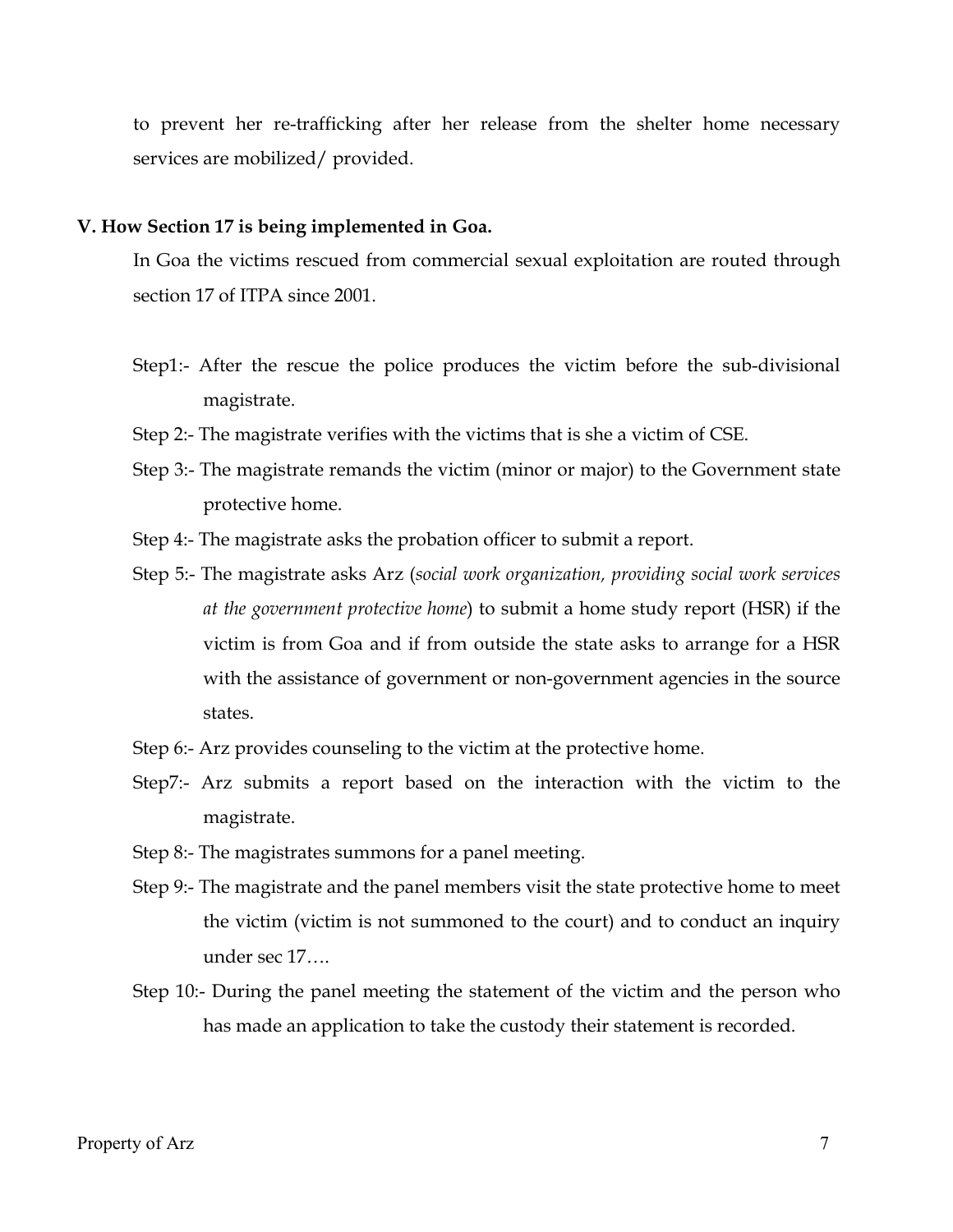- Step 11:- Based on the HSR, Arz report, Probation officers report, statement of the victim and her relative/s the panel advises the magistrate with their recommendations.
- Step 12:- The panel and the magistrate again meets the victim and informs the decision of the panel.
- Step 13:- The magistrate passes an order giving detail instruction regarding the rehabilitation of the victim and also the role and responsibility of the individual or the organization responsible for the implementation of the order.

# **In Certain Cases The Magistrate Conducting Inquiry Under Sec 17 If Necessitated Also Does The Followings**:-

- Direction to the police to investigate against the person/s whose name have not been included in the FIR, but during the inquiry have been found to be involved in the CSE of the victim.
- Complaint to senior police officials regarding human rights violation of the victims by the police.
- Order for closure of brothel/s under sec 18.

## **V. Advantages of using sec 17?**

## 1. **VICTIM FRIENDLY** –

Section 17 (5) provides for a panel of social workers, among which three of the members needs to be women and having experience in trafficking. This is to ensure that the persons having expertise in the field of anti-trafficking assist the magistrate in conducting inquiry in a victim friendly environment and prevent re-trafficking of the victim.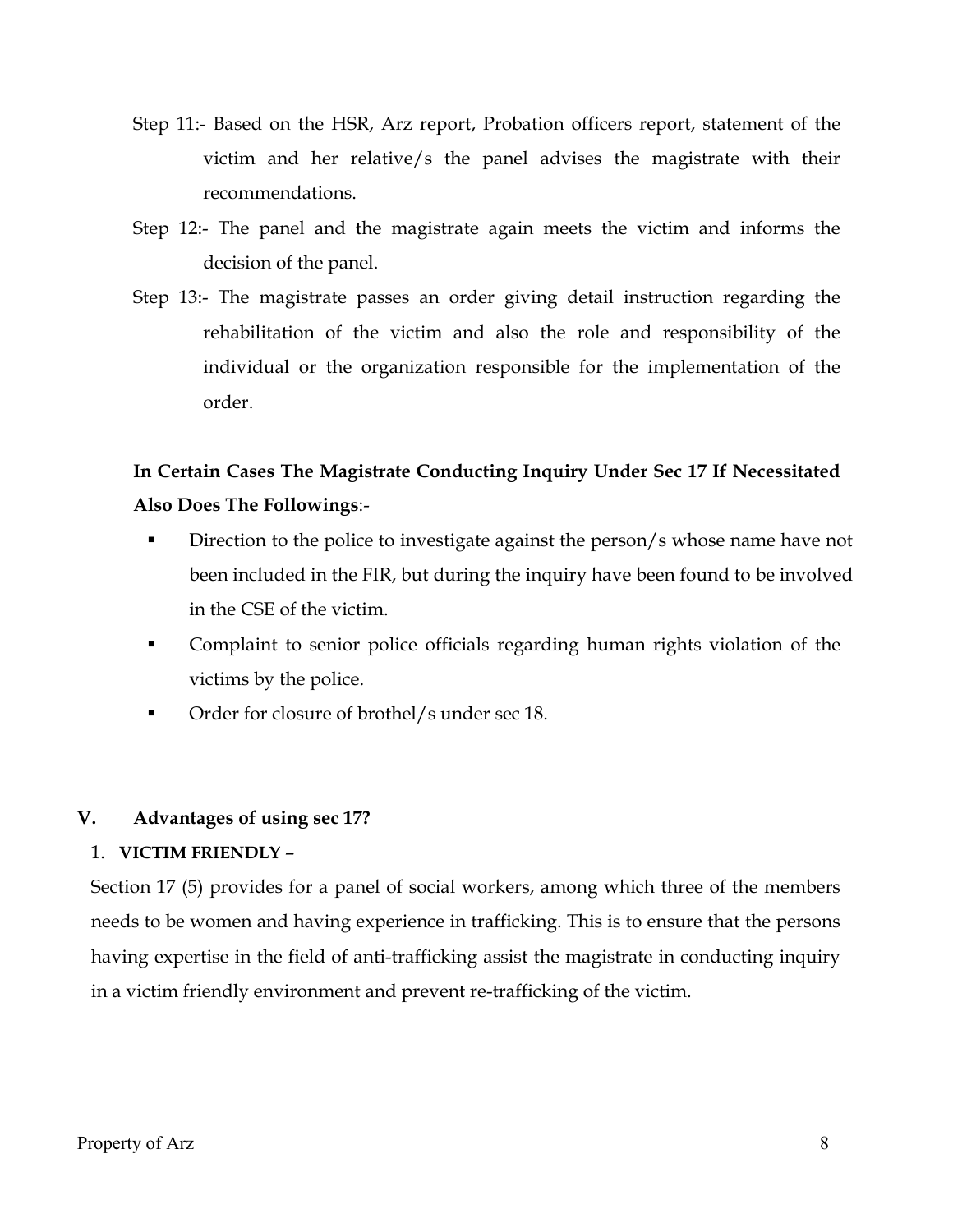In a raid in Goa 3 girls were rescued by the police and admitted at the government state protective home under sec 17 of ITPA. Two of the victims in their statement to the police mentioned that they are a native of West Bengal. But when the magistrate along with the panel members were interacting with the victims at the protective home, two of the victims shared with the panel that they were from Bangladesh and not from West Bengal.

When the panel probed with the two girls that why they did not share this with the police or the protective home staff, they shared that the way they were treated by the police and the staff they were scared to share. They felt that they may be prosecuted for illegally staying in India. But when they interacted with the panel they found that the magistrate and the panel members were very nice, polite and sympathetic to them. The behavior and attitude of the panel gave them the confidence to share about their nationality.

## 2. **NO DISCRIMINATION BASED ON AGE** –

Sec 17 of ITPA does not discriminate on the basis of the age. It provides for the similar process to be followed for inquiry to prevent re-trafficking.

Vasco police conducted a raid in Goa and rescued a victim aged 45 years from the commercial sexual activities. The question before the panel was that what should be done? The panel felt that the age of a person should not be the criteria of deciding that a person will change or not.

The panel met the victim twice to know and understand the reason for her being in commercial sexual activities and what kind of assistance she requires. The panel suggested to the counselor at the protective home to provide counseling services to the victim.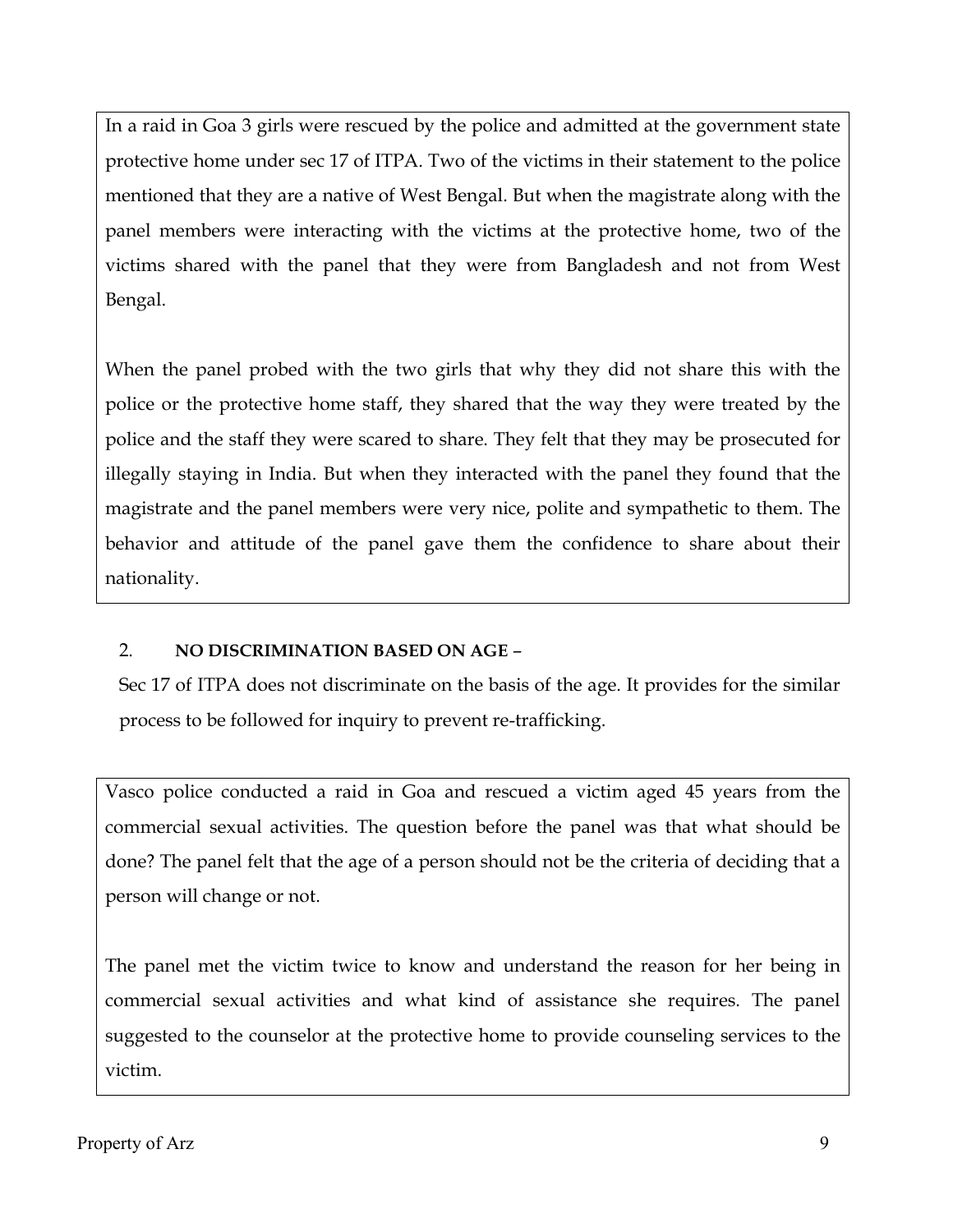The second time when the magistrate along with the panel met the victim, she shared that she wants to stay in Goa and wants assistance in securing a job close to her place of residence.

The magistrate referred her to an economic rehabilitation unit for rehabilitation.

## 3. **ENSURES PROTECTION FROM THE TRAFFICKERS**: -

After the admission of the victim in the government home usually it is experienced that the perpetrators try to contact the victims and seek for their custody based on the forged documents. In some cases where in the family members are involved in trafficking they take advantage of the relationship and take the custody of the victim.

The staff of the government protective home many a times does not have the information about the involvement of the family in trafficking but are entrusted with the responsible of giving permission to the members of the family. The staff many a times in the good interest allows permission to family members to meet the victim. This effects the rehabilitation of the rescued victim.

It is in the interest of the victim that the authority who gives permission knows the detail about the victim. It is the magistrate and the panel who is completely abreast about the details of the victim as they conduct a detail inquiry under sec 17. Therefore, if the permission to visit and meeting is granted by the Magistrate it will ensure the protection of the victim from the trafficker/perpetrator.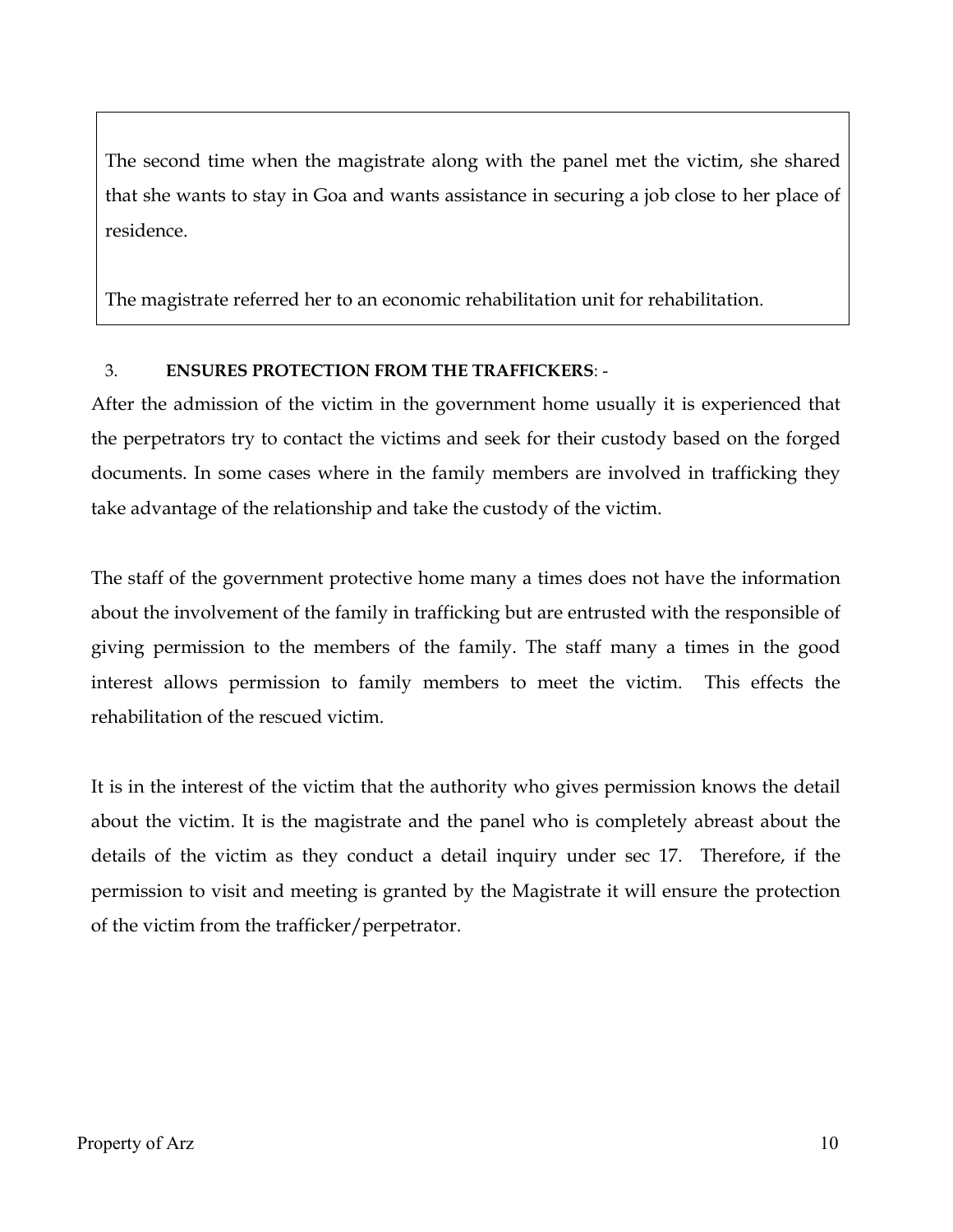A group of 5 girls were rescued by the Goa police who were trafficked from Pune to Goa for commercial sexual activities. Among them one victim was Ms. Priya aged 22 years. After her referral to the government Protective Home a person named Ashish approached the Government Protective Home, Goa, stating that he is the husband of Ms. Priya and would like to meet Priya at the protective home.

The staff of the protective home refused him permission and stated that he needs to get the permission from the magistrate. When Ashish interacted with the Panel members the members got suspicious about his involvement in commercial sexual exploitation activities. Later after probing the panel members found that he was a pimp and was involved in commercial sexual exploitation of his wife.

The magistrate refused him permission and directed the Crime Branch, Goa to probe about the involvement of Mr. Ashish in commercial sexual activities.

## **4. ENSURES MOBILIZATION OF SERVICES: -**

The re-trafficking is mostly caused if the issues which caused the trafficking of the person for CSE are not addressed properly and also based on the situation and the need of the rescued victim proper rehabilitation services (employment, shelter, counseling, protection, etc) are not mobilized before her release from the shelter home.

## **Employment.**

Ms. Meenakshi aged 28 years was rescued by the Vasco Police for being involved in commercial sexual activities. After the rescue Ms. Meenakshi refused to go back with her parents to Karnataka fearing that they will harm her because of the bad name she has brought to the family.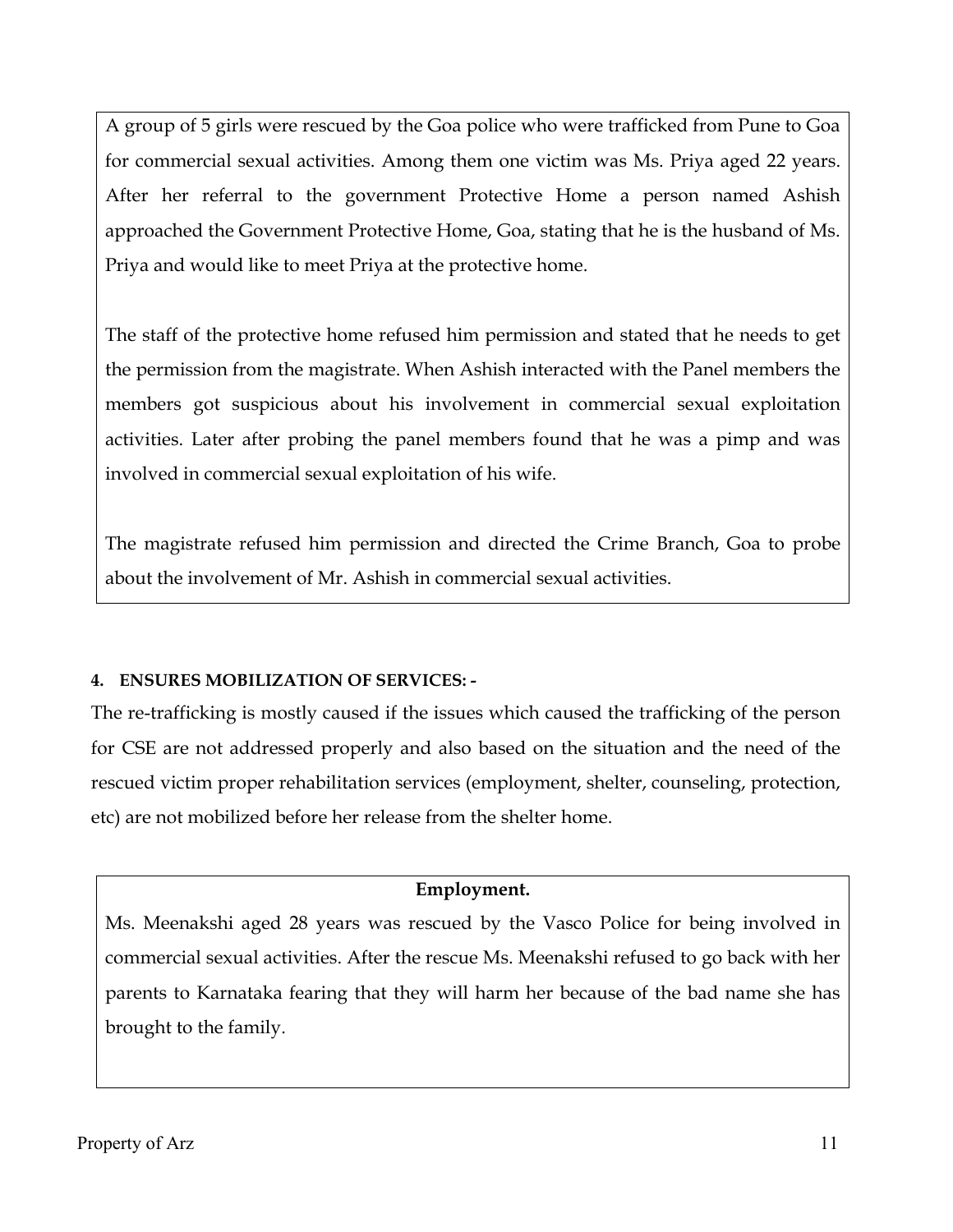She shared with the magistrate that she wishes to stay back in Goa and requested for employment. The panel after exploring various job possibilities found that there were no job opportunities for her.

Finally the panel made a request to the state government to provide her an employment in the government children's home as an Aya.

The state government considered the request and since last 9 years she has been working in the department.

## **Shelter Home**

Arati aged 18 years from Andhra Pradesh was rescued in Goa by the Goa police. After the rescue she shared that she is an orphan and desires to go back to Andhra Pradesh and requested the magistrate to arrange for job and shelter in Andhra Pradesh.

The magistrate sought the assistance the social work organization working in the protective home. The organization contacted a non-government organization in Andhra Pradesh for the shelter and job for Ms. Arati and referred her to Andhra Pradesh.

**Repatriation** 

Two girls Ms. Sabina and Sajjida aged 22 and 23 respectively rescued from the commercial sexual exploitation shared with the panel that they were from Bangladesh and were trafficked to India by being given false promise of employment.

-

-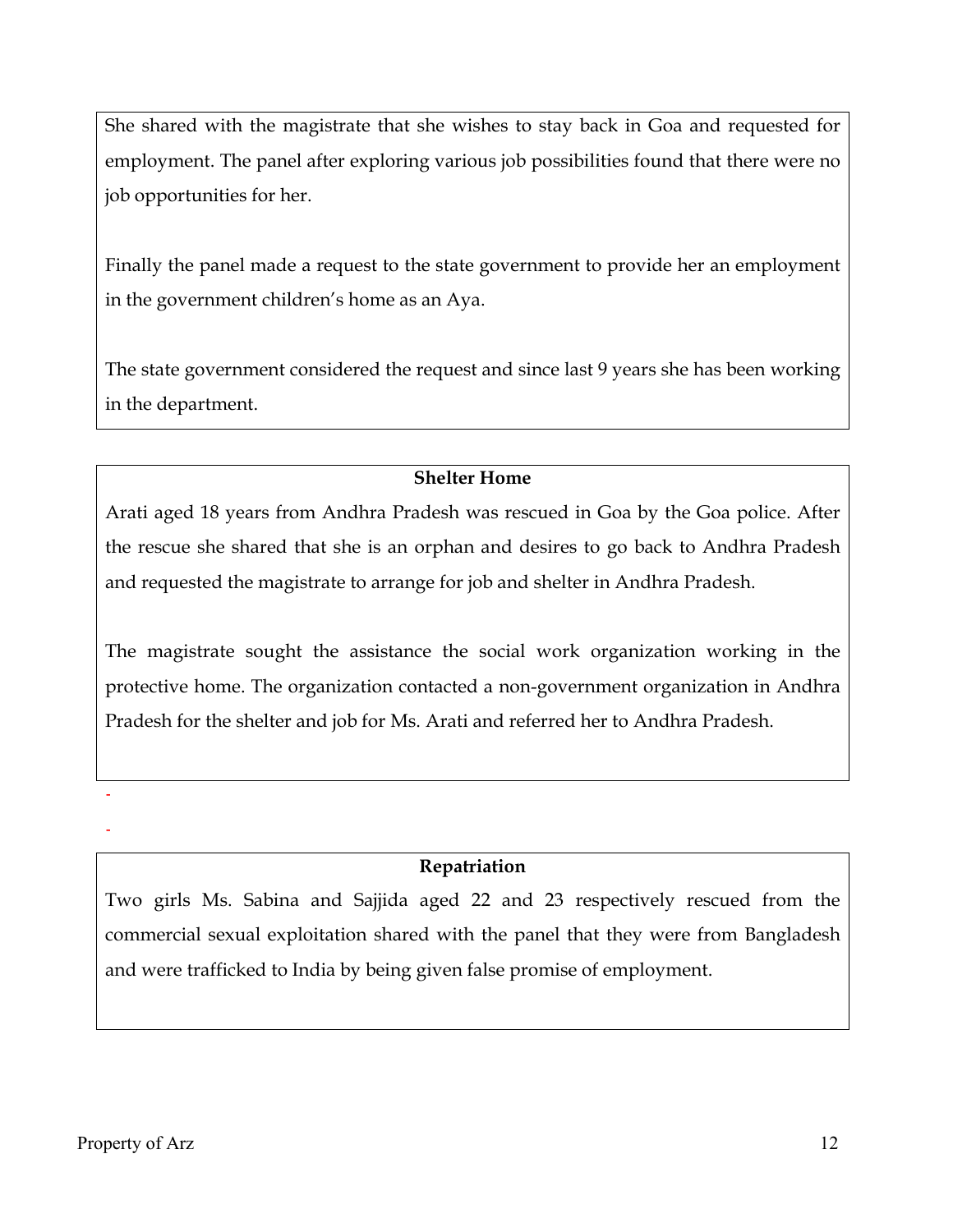After they arrived the trafficker blackmailed them stating that he will complain to the police that they are illegal Bangladeshi. Due to fear of arrest the two girls consented to prostitute.

The two victims shared that they wish to go back to their native village and also requested for assistance for job back home.

The magistrate directed the staff of the protective home to provide the two victims shelter and rehabilitation services till they are repatriated and requested Arz (social work organization) and Department of Women & Child Development to arrange for the repatriation.

Arz contacted organizations in Bangladesh and requested them for HIR and documents to prove their nationality. After receiving the documents and verifying their nationality as Bangladeshi, the Bangladesh High Commission in India was contacted by Arz for their repatriation back home.

The Bangladesh government based on the documents issued them documents to return back to Bangladesh.

## **Health**

Shailiza a traffic victim was rescued from commercial sexual exploitation. She was very sick at the time of the rescue. She fainted and was injured at the government medical college when she was taken for a medical examination. During the medical examination she was tested HIV positive. She was admitted at the hospital due to her weakness and injury. The doctors advised for 15 days admission in the hospital.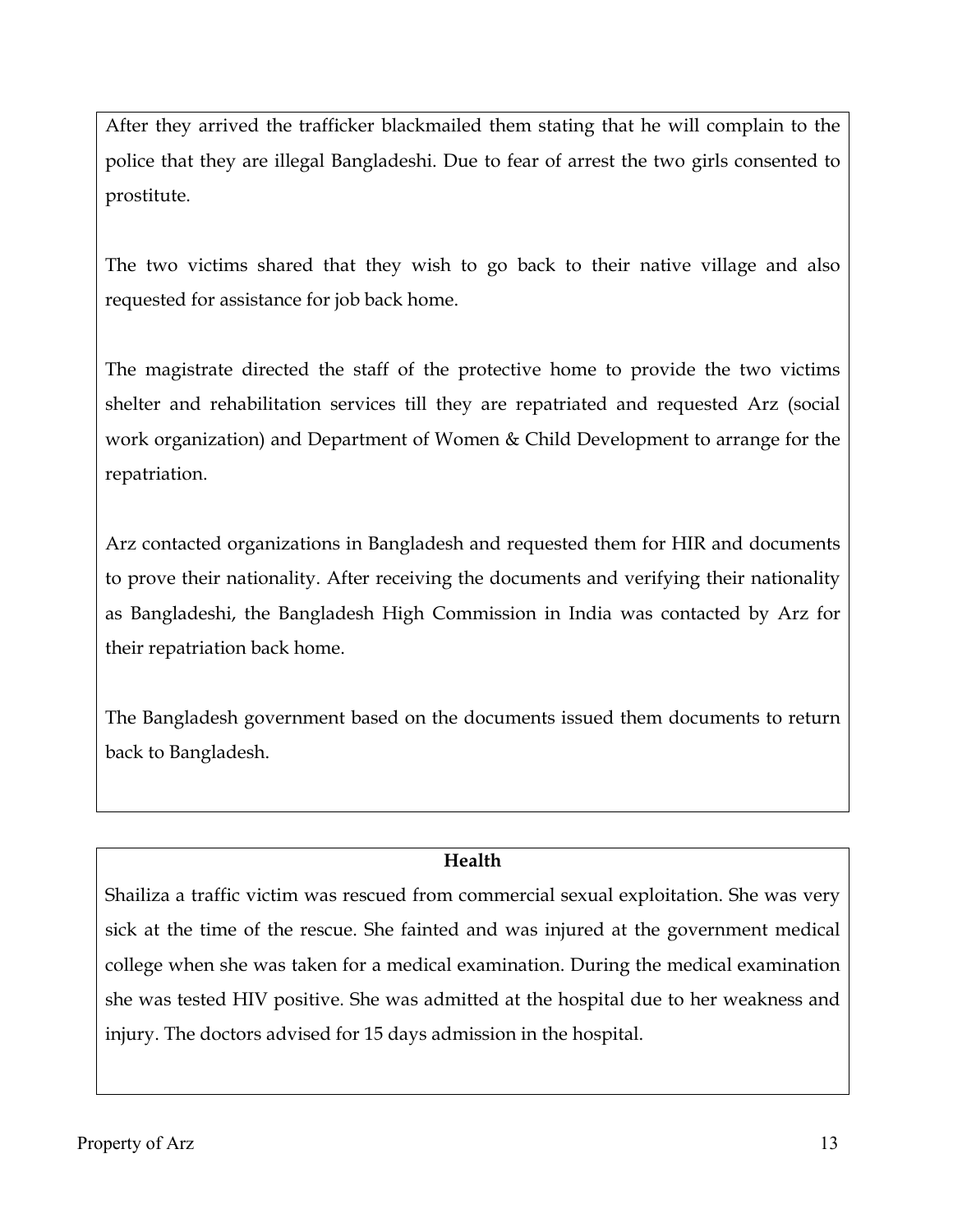The magistrate ordered the panel to conduct an inquiry regarding the health status of Shailaza and submit a report.

The panel during the inquiry found that she does not have any family members as she was an orphan. The panel members were informed by the doctors that she was an alcoholic and very week and she required care for a long period.

When the panel members enquired for the services for Ms. Shaialza with care homes in Goa, they was informed that they provide only temporary shelter.

The panel felt that it was the responsibility of the state to provide necessary protection, care and treatment to the victim.

The magistrate in his order directed the Department of Women and Child Development, Goa to arrange for the victims shelter, care at the government protective Home and the Department of Health Services, Goa to arrange for health services.

## **Family members of the victim.**

A minor girl Ms. Shanta was rescued from commercial sexual exploitation. During the inquiry it was found that the mother was having a psychiatric problem and was not regular with her medication. Her health was resulting in regular conflict between the husband and wife.

The panel felt that the family is presently not fit to take the custody of the victim and also there was a need for social work intervention to look into the health of the mother and to help the husband and the wife in resolving their issues.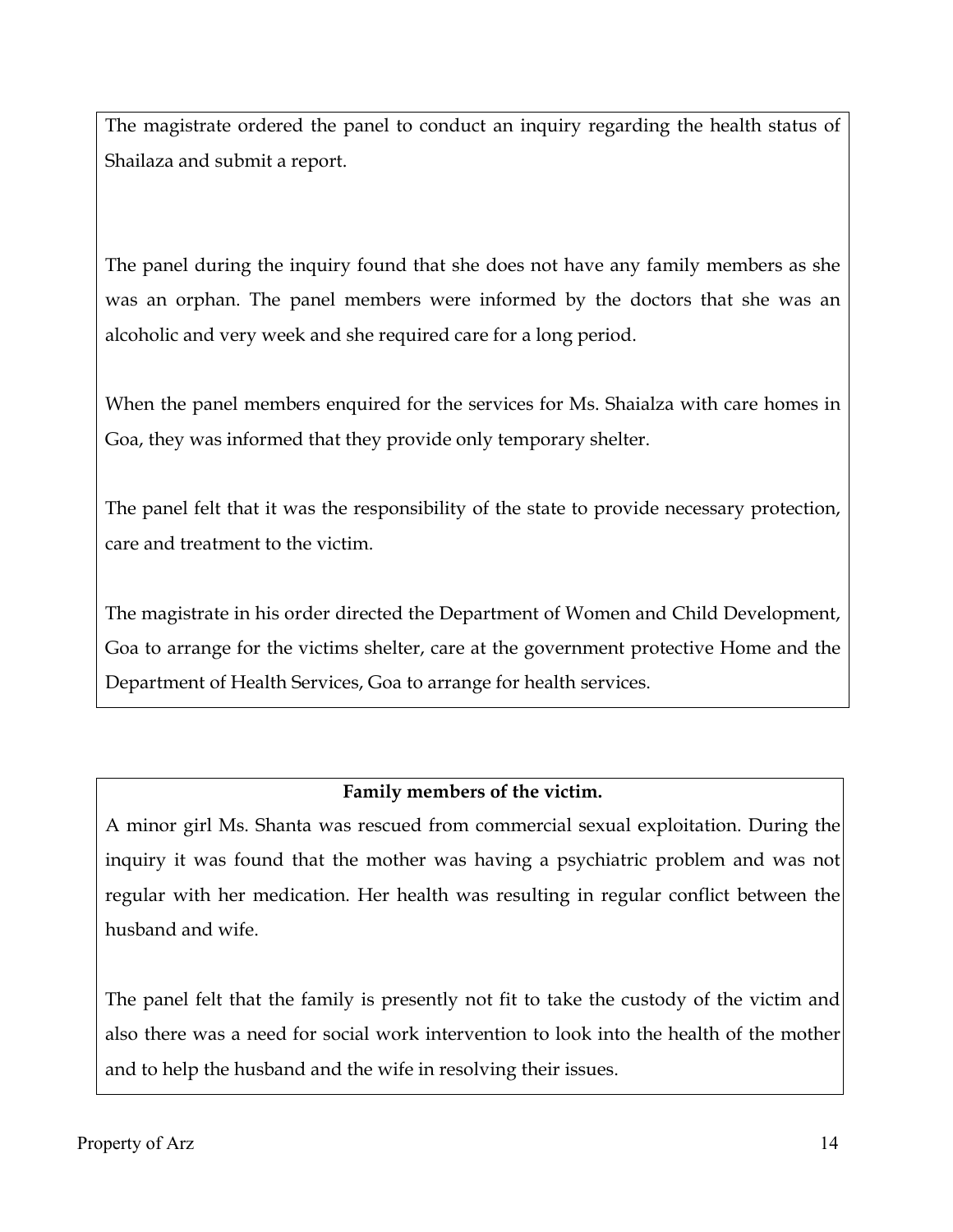The magistrate in his order directed for the detention of the victim at the protective home for a year. He also in his order stated that arrangements be made for Ms. Shanta to complete her SSC while she is at the protective home and to provide assistance to Ms. Shanta's mother in her treatment and counseling to the father and the mother to enable them to prevent Ms. Shanta's re-trafficking after her release.

# **5. VICTIM'S PARTICIPATION IN THE DECISION BEING TAKEN BY THE MAGISTRATE WITH REGARD TO HER REHABILITATION:-**

The magistrate after conducting an inquiry under sec 17, shares with the victim the findings, and the decision, before passing the final order.

The victim is allowed to share her concerns about the decision taken by the magistrate. If her concerns are found to be genuine the panel reconsiders its decision and if the concerns are found not to be in the interest of the victim the panel counsels the victim.

## **6. RETRIEVAL OF PROPERTY:**

The magistrate while conducting an inquiry under sec 17 also deliberates into the requests made by the victims. Many a time's the victim's requests for retrieval of the property left behind with the brothel keepers and/ or pimps.

The magistrate has the authority to summon the concern person in whose custody the property is left behind and to order for depositing the property in his office.

Ms. Sapna was rescued from commercial sexual exploitation from Baina red-light district. She was admitted to the Protective Home under sec 17 of ITPA.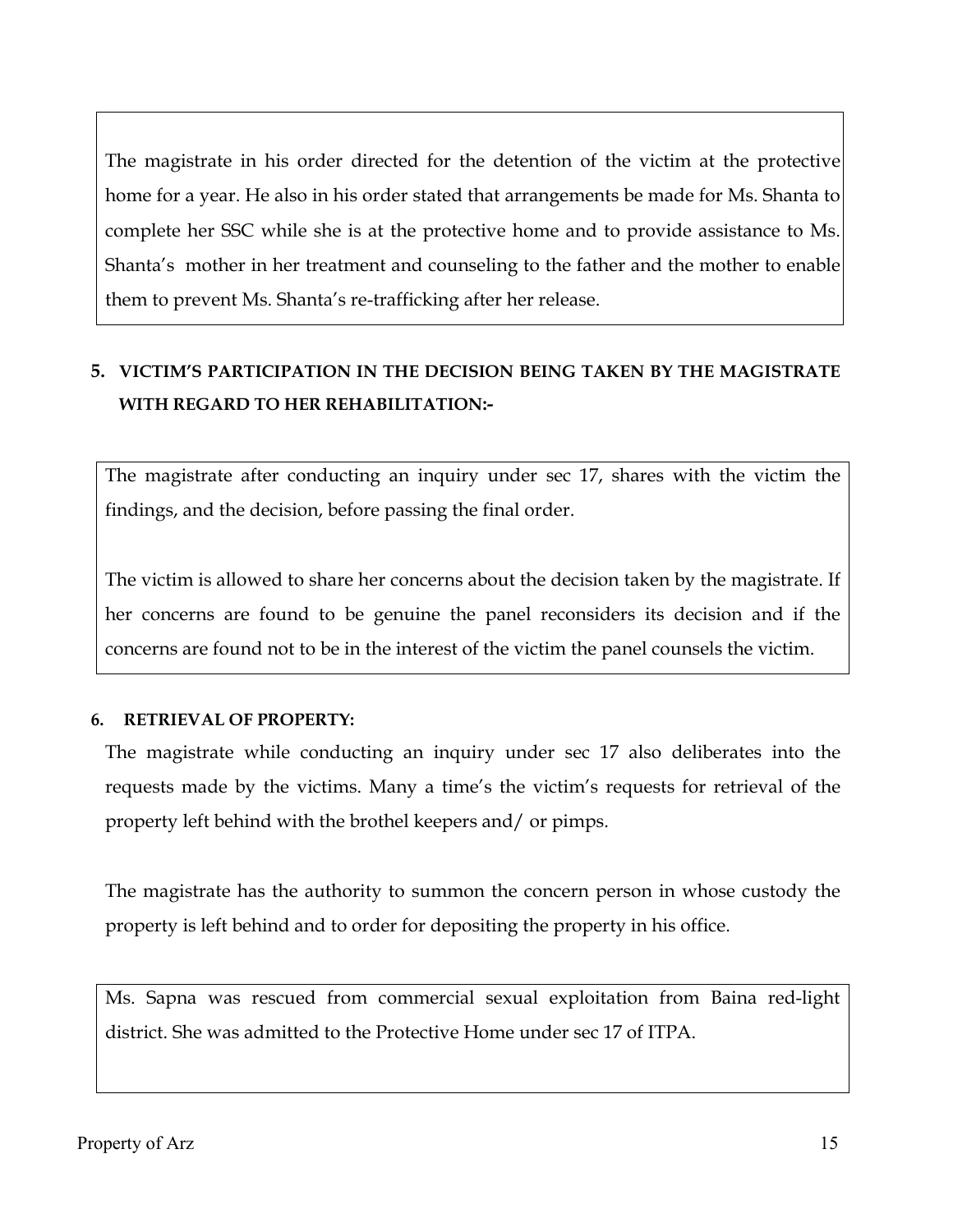During the inquiry the victim shared with the magistrate that she has left her gold ornaments, clothes, cash and other properties in the brothel from where she was rescued.

The victim shared that she wish to go back to her village but she wants the property as it would help her in starting a new life.

The sub-divisional magistrate summoned the Brothel Keeper (the brothel keeper was arrested after the rescue of the victim) and asked her to deposit the property in his office. The brothel-keeper after initial denial accepted that the property is with her and deposited all the property in the office of the magistrate which was later handed over to the victim Ms. Sapna.

#### **7. CUSTODY OF THE CHILD:-**

The children of the women and girls being prostituted are usually not in the same place where they are prostituted. They are mostly with the brothel-keepers, pimps or other members of the prostitution market.

As they are not present at the same site of commercial sexual exploitation, at the time of the raid the children are not rescued with their mothers.

Police some times if informed, do try to take the children along. But many a times the victims informs the police too late for the police to take the child along with the mother to the shelter home or the police are not sensitive about the need for the child and mother to be kept together or it is not possible for the police to admit the child along with the mother as the victim has been trafficked to another state (*mostly in the cases wherein the girls and women are taken to other city or state on contracts for 10-15 days. In such cases their children are left back with the members of CSE*).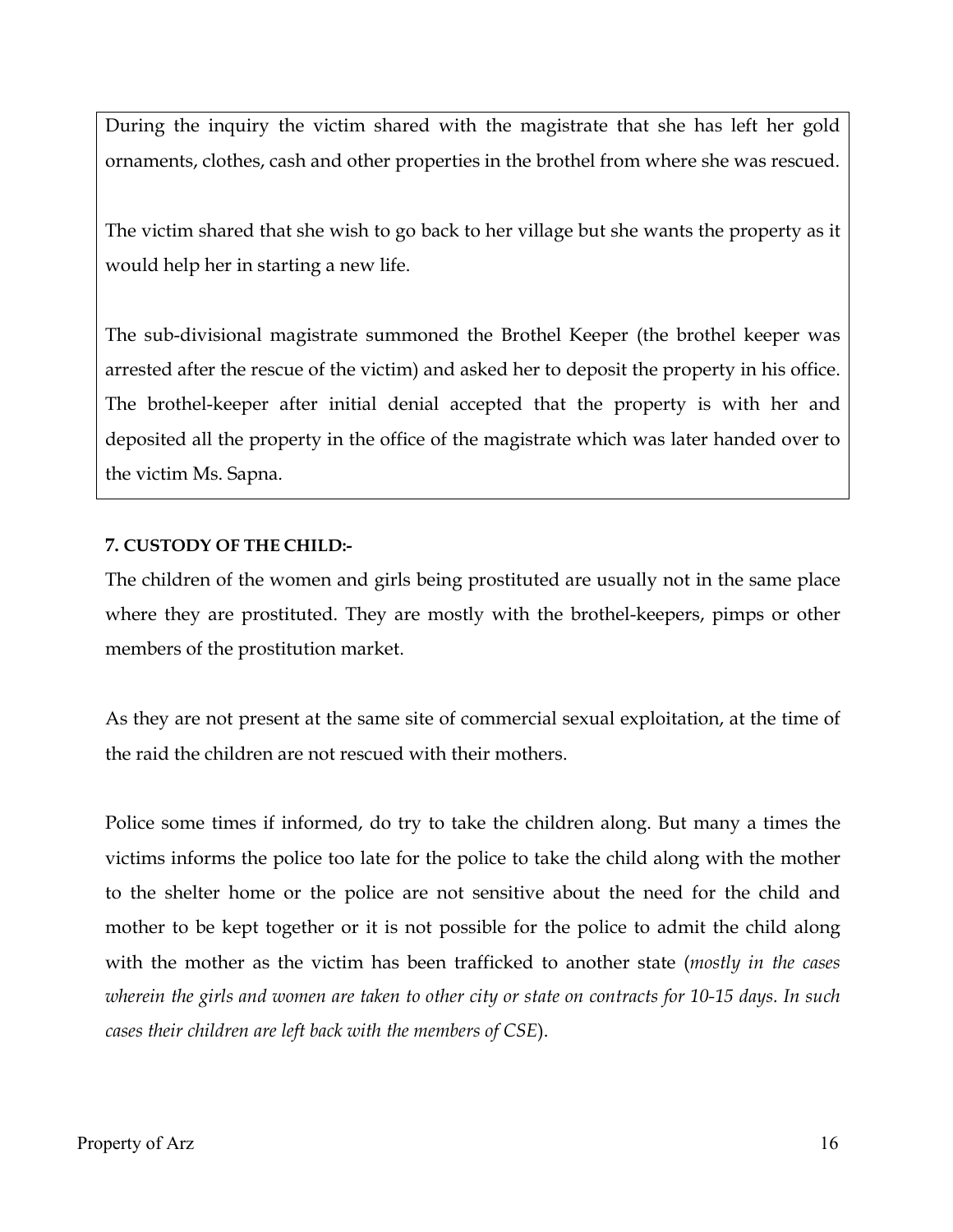During the inquiry by the magistrate under sec 17 the victim gets the opportunity to share with the magistrate directly for the custody of her child and the magistrate can order the police to get the custody of the child.

Ms. Ruchika a native from west Bengal was trafficked to Mumbai for CSE. While being commercially sexually exploited she had a baby girl. Her husband who was previously involved in trafficking of girls was an alcoholic and was presently surviving on the earnings of his wife.

When ever she used to go out of Mumbai on "dates" (short contracts), her husband used to keep her daughter with him.

While she was being commercially exploited in Mumbai, she got a contact of a trafficker in Goa and she came to Goa on a "Date".

In Goa Ms. Ruchika was rescued and referred to protective home under sec 17. During the inquiry being conducted by the magistrate along with the panel she shared that her 5 years old daughter is with her husband and she requested that the child should be brought form Mumbai and given in her custody. Ruchika was not sure about her husband. She suspected that for money he may sell her daughter.

The magistrate after hearing her plea for the custody of daughter requested Arz to take the assistance of the police and local Ngo's in Mumbai and to reintegrate the child with her mother.

Arz with the assistance of a local Ngo in Mumbai managed to get the child to Goa and handed over the custody to her mother.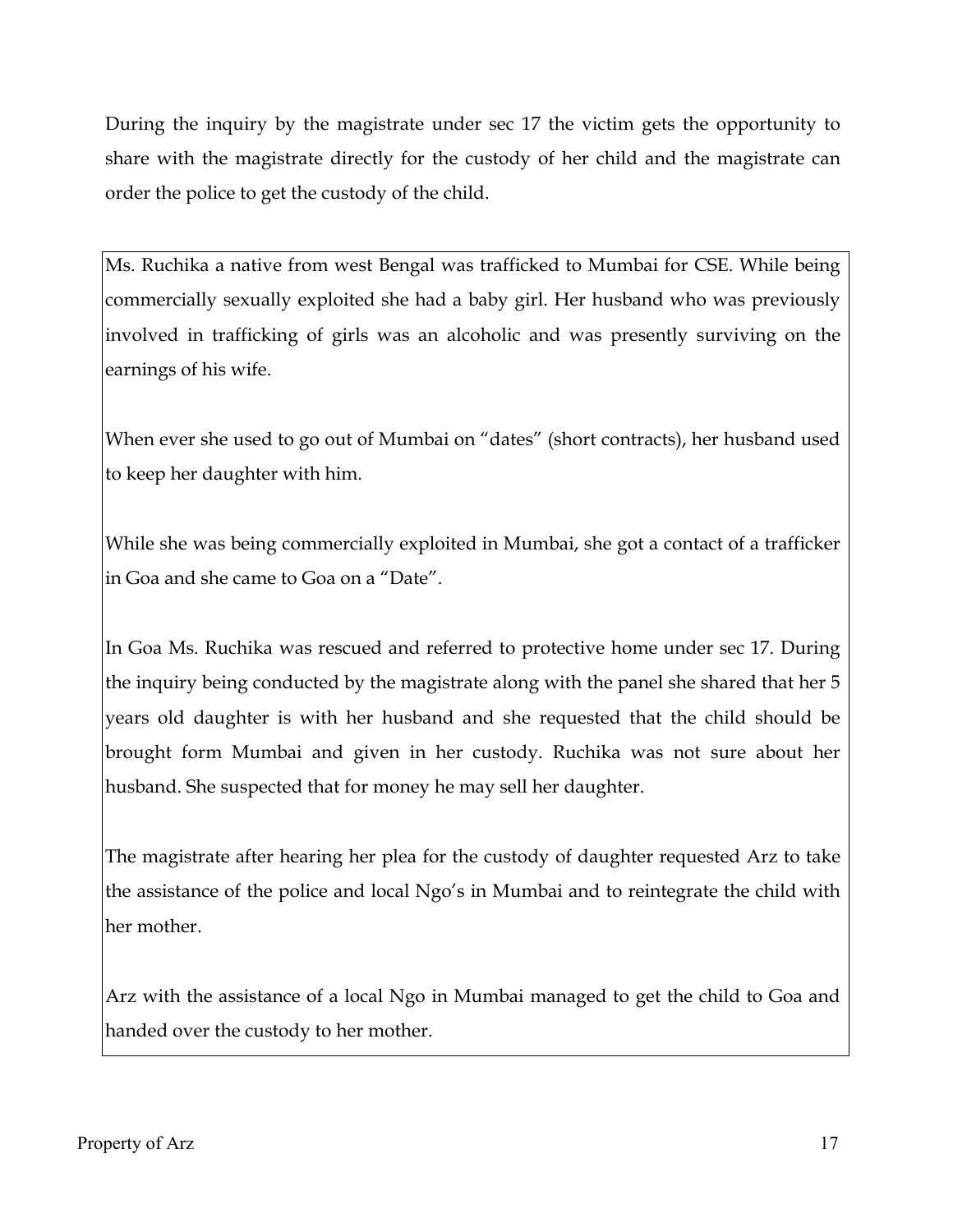#### **8. PROSECUTION OF TRAFFICKER:**

The magistrate during the inquiry while taking the statement if finds that the police has intentionally or unintentionally not registered case against person/s who were involved in the trafficking of the victim, he may share the information received by him from the victim with the police and direct the police (in writing) to register a case against the said person/s. The police can based on the additional information received from the magistrate amend the FIR (First Information Report).

A raid was conducted in a flat and three girls were rescued by the police from the flat. The three girls aged between the age group of 19 to 28. The police produced the three girls before the magistrate and requested the magistrate to remand the girls to protective home under sec 17.

While taking the statement of the victim at the protective home under sec 17 the magistrate found that the elder girl, Ms. Muskan who was aged 28 years was in-fact a trafficker. Ms. Muskan had trafficked the two girls from Andhra and kept them in her flat and was involved in their commercial sexual exploitation.

The magistrate directed the police to register a case against Ms. Muskan for commercially sexually exploiting the girls and to be removed from the protective home and taken in police custody.

#### **9. DEPOSITION BY THE MAGISTRATE IN THE COURT AS A WITNESS:**

The magistrate while conducting inquiry under sec 17 takes the statement of the victim. If required the prosecution can call the magistrate to depose before the court as a prosecution witness. The magistrate being a judicial officer his deposition strengthens the prosecutions case.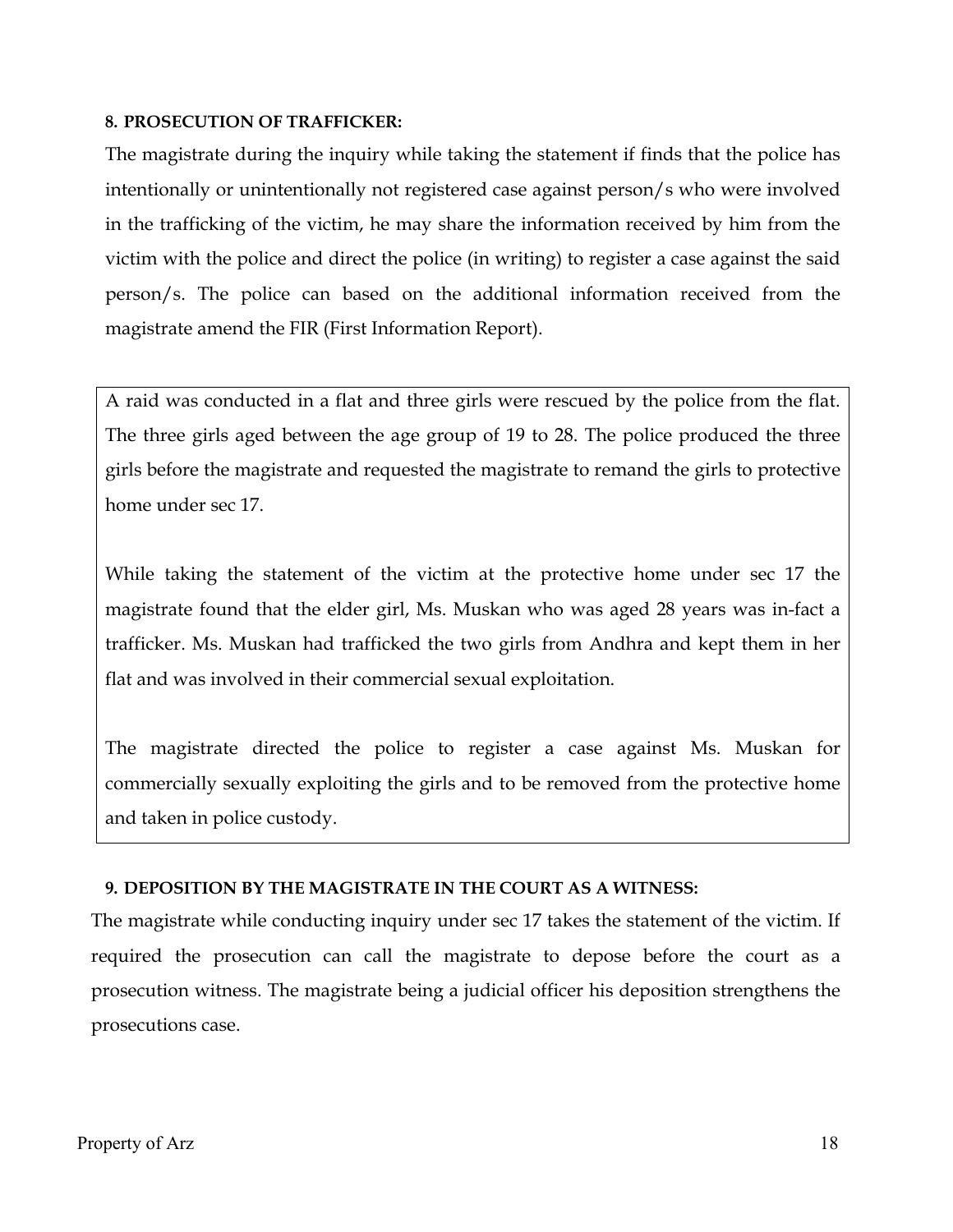Ms. Mariavva was dedicated by her mother and forced to prostitute under a brothel keeper from Baina, Vasco.

Ms. Mariavva was a minor at the time of her rescue. The prosecution could not produce her birth certificate as her birth was not registered. Also most of witnesses in the case turned hostile.

Ms. Mariavva deposed in the court and narrated her commercial exploitation by her mother and the brothel-keeper. The prosecution felt that the statement of Ms. Mariavva was not sufficient in the absence of any other documentary evidence or other witnesses.

The prosecution decided to summon the magistrate to depose. The magistrate deposed in the court and narrated the statement of Ms. Mariavva to him and also produced the copy of the statement signed by Ms. Mariavva.

The brothel-keeper and the victim's mother were convicted in the case.

# **10. INFORMATION RECEIVED FROM THE VICTIMS CAN BE USED FOR FURTHER ACTIONS:-**

The victims rescued from commercial sexual exploitation many a times have information about the commercial sexual exploitation activities in other places and about the traffickers.

At the police station the victims usually do not share the information due to fear and/or lack of trust in the police. But is quiet often found that when they are at the home and after they are provided counseling and treated humanly by the magistrate they share information about commercial activities and about the perpetrators.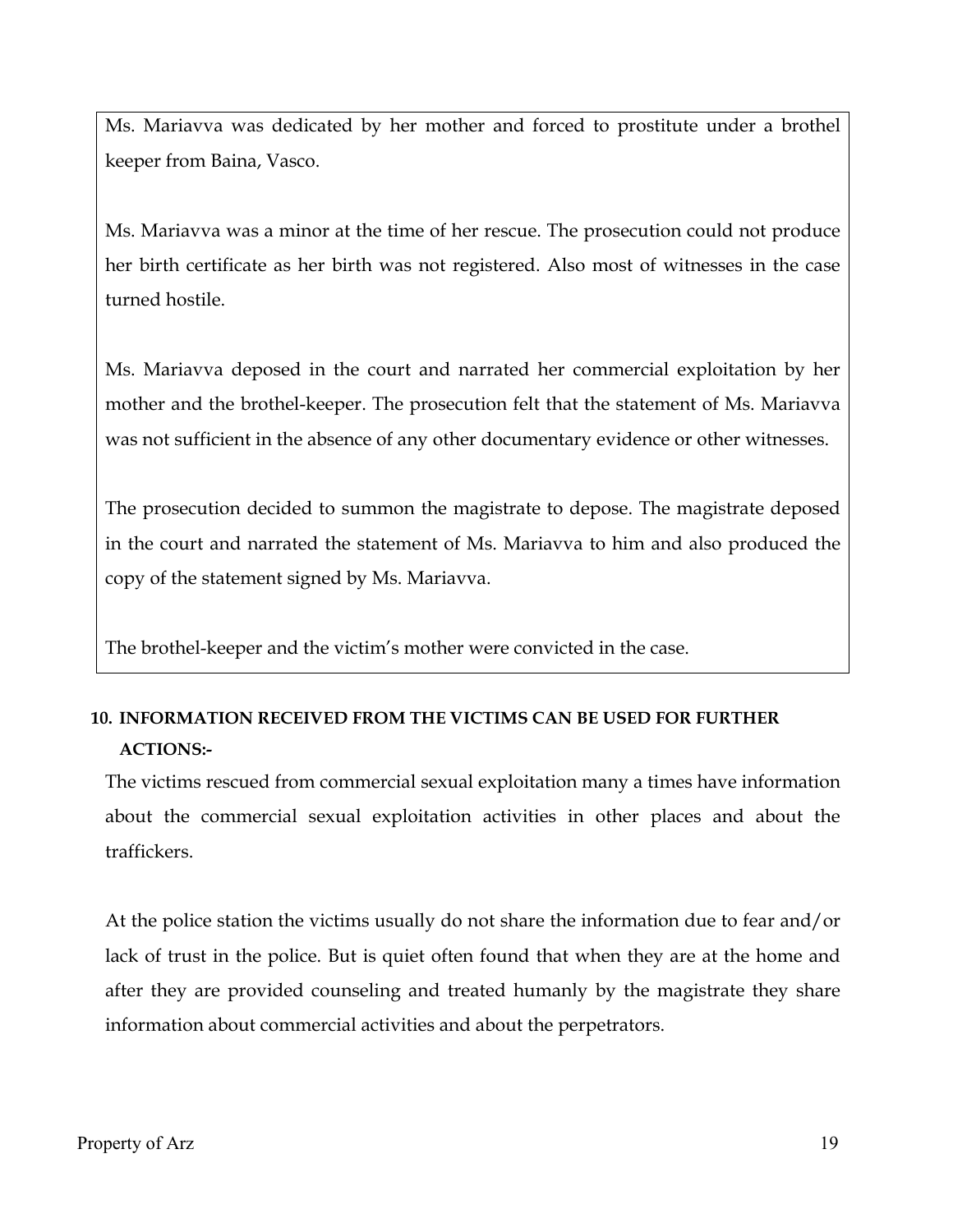The magistrate can document the information shared about commercial sexual exploitation by the victim and direct the police to investigate and take action.

Ms. Roma along with the four other girls was rescued from a massage parlor in Mapusa, Goa. After her rescue she was remanded to the protective home under section 17.

While at Protective she shared with the Arz counselor about one, massage parlor where commercial sexual activities was taking place.

The counselor encouraged the victim to share the information with the magistrate. The victim while giving her statement provided detail information about the place, owner, modus operandi, nexuses with the local police, etc.

The magistrate ensured that the case is taken up by the crime branch Goa and investigation conducted.

After the investigation the crime branch found that the information provided by Ms. Roma was correct. The police conducted a raid and rescued 4 girls and arrested the owner of the parlor.

## **11. PROTECTION OF THE RIGHTS OF THE VICTIM:**

Sec 15 of ITPA provides for mandatory provisions to be followed by the police while conducting raid. The mandatory provisions are to ensure the protection of the rights of the victims and to prevent harassment and abuse by the police.

Sec 15 (2) provides for two or more respectable witnesses (at least one of them shall be a women). The provision for the respectable women is to ensure that wrong person/s are not rescued and during the rescue there is no abuse by the police.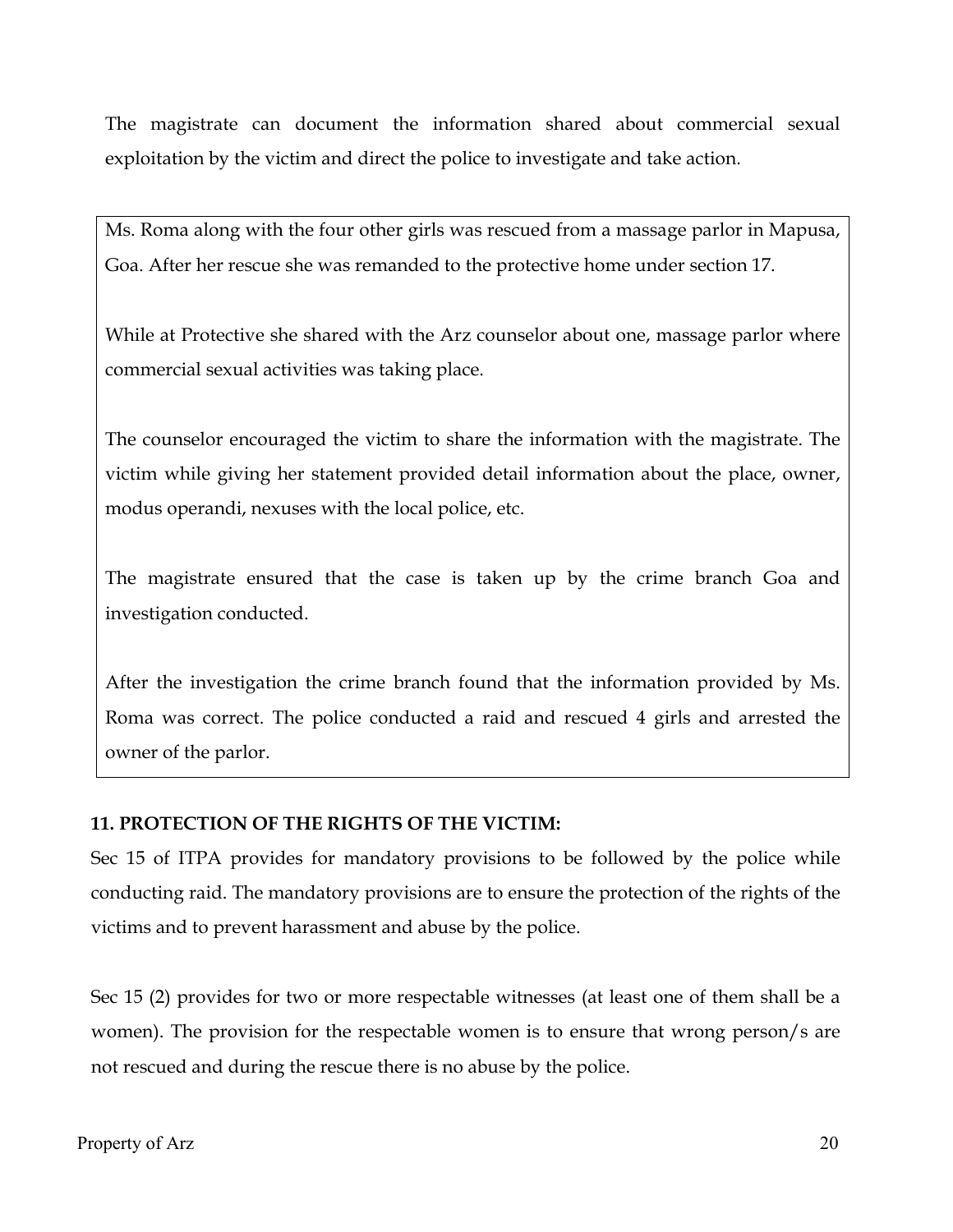But many a times it is found that the provisions of sec 15 are not followed. Women are rounded up by the police, women  $\&$  girls are physically and sexually abused, properties are stolen by the police during the raid, rescued persons are locked in the police lockups, demand of bribe is made after the rescue for release, etc. The victims many a time find it difficult to complain and/or don't know whom to complain as the police personals are responsible for the abuse.

It is not only the police, but it is often found that the victims are ill-treated at the government hospital when they go for medical examination and also by the staff of the government protective home where they are remanded or detained.

The victims generally find it comfortable to share with the magistrate and the panel the abuse and the harassment they have faced either by the police, medical officer or by the staff of the protective home.

The victims feel comfortable in sharing with the magistrate the abuse they face by the police or the medical authority during the medical examination or the staff of the government protective home.

Based on the information the magistrate can order the senior authorities to take necessary action.

## **POLICE**

In a raid conducted in one of the massage parlors in the North Goa the Goa police rescued 3 girls. The girls were later referred to the state protective home under sec 17 by the magistrate.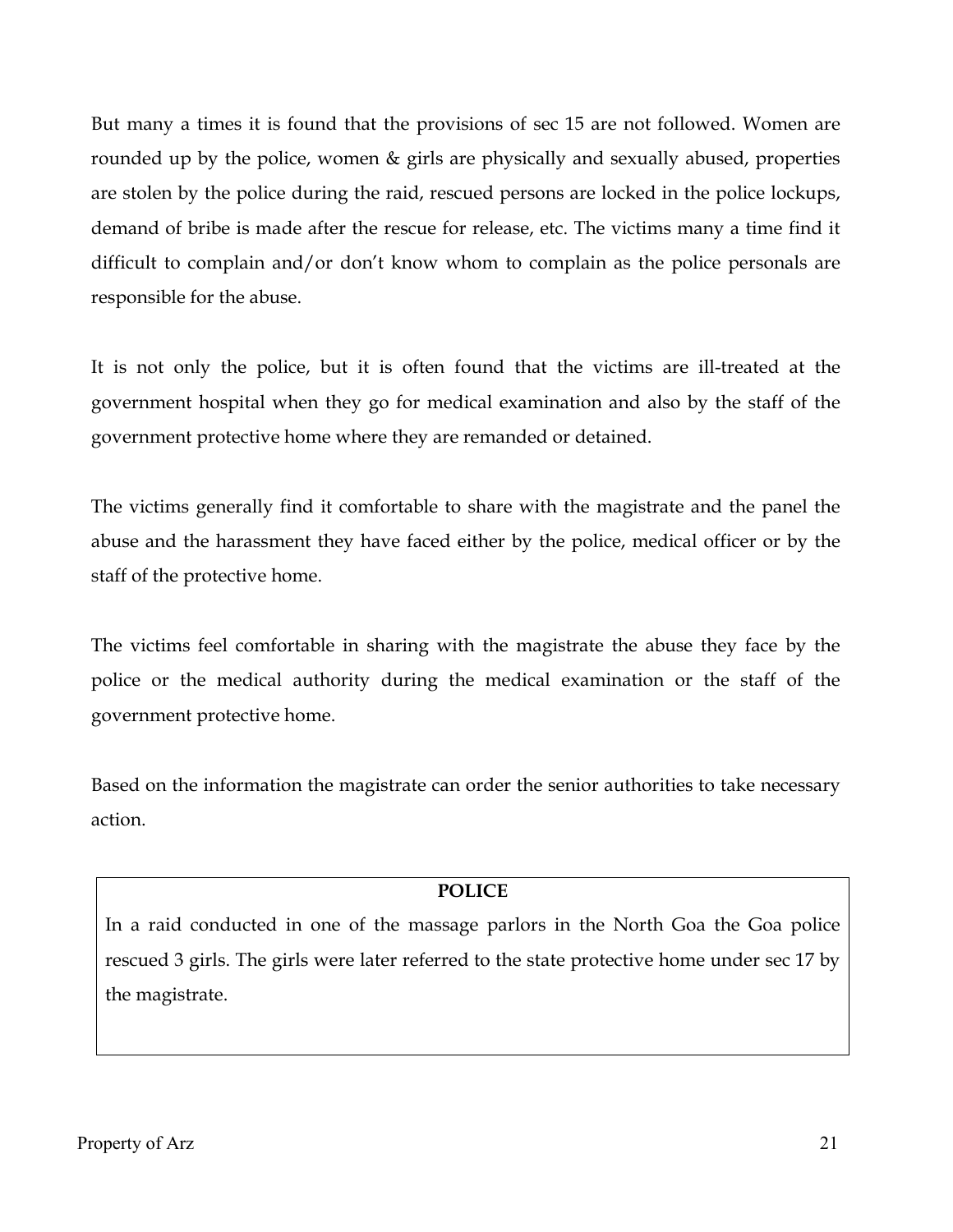The 3 girls while giving their statement to the panel {constituted under sec 17 (5)} claimed that they were not involved in commercial sexual activities. The two girls said they were involved in massage and the third one claimed that she was an accountant.

The magistrate while conducting inquiry along with the panel member found that the provisions laid under Sec 15 of ITPA which provides for presence of respectable witnesses were not followed. The magistrate observed that it was a round up by the police and there was no evidence to prove that the girls were involved in commercial sexual activities.

The magistrate felt that it was a gross violation of human rights of the 3 girls. He ordered for the immediate release of the 3 girls and reported the matter to the senior police officials to take necessary action.

## **PROTECTIVE HOME**

During one of the panel meeting the inmates of the protective home brought to the notice of the panel and the magistrate that they have not been informed the content of the final order of the magistrate. They also shared that they are unaware about the progress with regard to the implementation of the direction passed by the magistrate.

The magistrate summoned the Superintendent of the Protective Home and informed her that the inmates have the right to know about the final decision taken by the magistrate with regard to them and also about the progress in the implementation of the order. He also shared with the Superintendent that hence forth a copy of the order should be served to the victim and be read to the victim in the language she under stands.